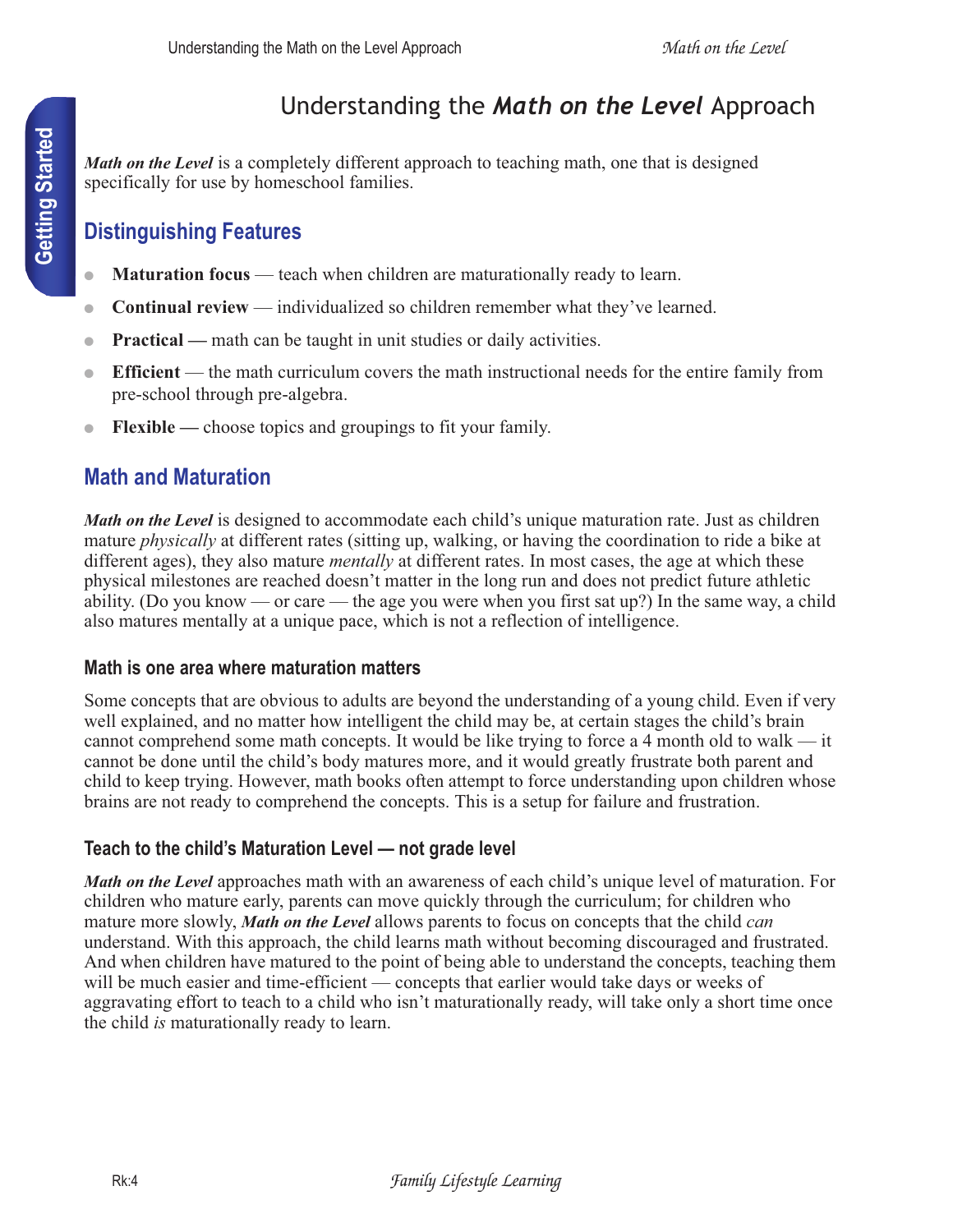### **How we remember**

The goals in math are for students to understand each concept and then to *retain the information in long term memory*. It is important to consider three basic ways in which information is stored.

● **Intense experience**

This may involve a story, a song, a flannel board or drama lesson, a memory hook, or some way that the learning is associated with an experience or image. This approach can be a very effective way to get information stored in long-term memory, but it may take a lot of effort to plan and prepare.

#### ● **Intense repetition over a short period**

In math, this approach involves doing many problems of the same type each day after the topic has been taught. Repeating something over and over is an effective way to learn, and it is often used to memorize numbers, poems, memory verses, etc. This approach by itself, however, tends to store information in short-term memory, though it does have the advantage of being relatively easy to prepare.

#### ● **Repetition over a long period of time**

Continual review will store information in long-term memory, whether or not there has been intense repetition over a short period of time.

Many math curriculums use the approach of intense repetition over a short period of time as the primary tool for learning and retaining concepts. By contrast, *Math on the Level* focuses on long-term repetition to solidify each concept in long term memory. When a topic is being taught, the parent uses practice problems as needed to help the child understand the concept. Afterward, the 5-A-Day process makes sure the child reviews each topic which has been taught at least once every three weeks, and more often if necessary, to facilitate long-term memorization.

## **Motivation**

Many children view math in terms of pages and pages of problems to solve — which is not particularly motivating! With *Math on the Level*, the child has only five independent review problems each day. With this focused-review approach, children who once dreaded math find it much more enjoyable.

To overcome another learning barrier that occurs when children cannot see how math relates to real life, *Math on the Level* teaches math concepts using normal daily activities. For example, fractions are taught when cooking, decimals are taught when buying groceries, and math concepts are reinforced with family games or when riding in the car. Even the vocabulary a family uses can be modified to make math more familiar and relevant. These activities are included throughout the entire curriculum.

With *Math on the Level*, the student completes a 5-A-Day review paper each day. The math lesson may be a hands-on activity, a time with a parent showing how to do a math skill, or both. If the concept is beyond the child's maturation level, it can be dropped and re-taught at a later date. Children are more accepting of this approach because it separates intelligence and maturation, prevents failure and frustration, and helps them see how math relates to life.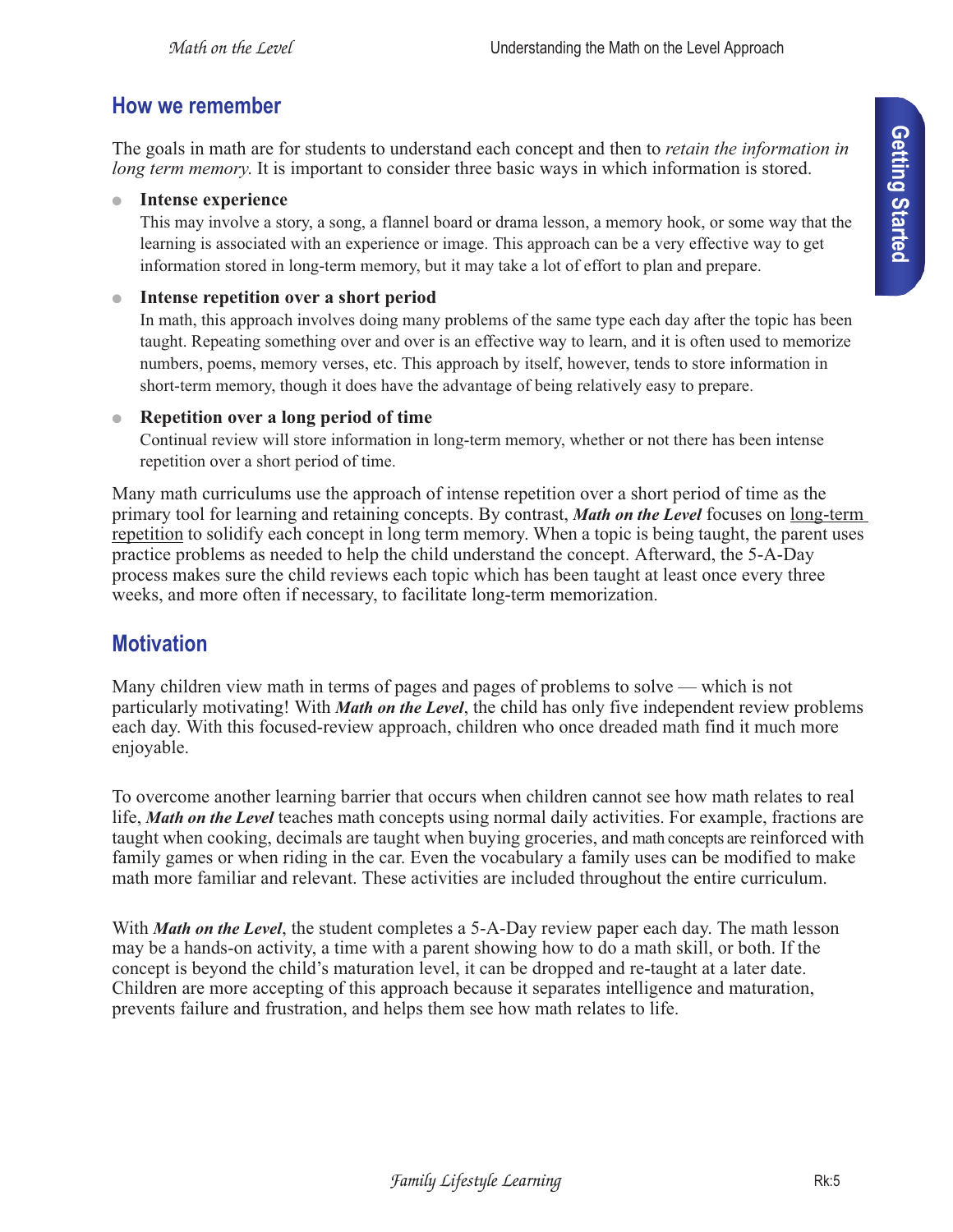# Comparing *Math on the Level* with Textbooks

This table gives a general idea of the differences between *Math on the Level* and the typical math grade-level textbook approach.

| <b>Textbook Approach</b>                                                                                                                                          | <b>Math on the Level</b>                                                                                                                                                                                                                                                                                                                           |
|-------------------------------------------------------------------------------------------------------------------------------------------------------------------|----------------------------------------------------------------------------------------------------------------------------------------------------------------------------------------------------------------------------------------------------------------------------------------------------------------------------------------------------|
| Covers all necessary topics.                                                                                                                                      | Covers all necessary topics.                                                                                                                                                                                                                                                                                                                       |
| A Teacher's guide gives instructions on how to<br>teach each lesson as presented in the textbook.                                                                 | Suggestions and ideas for teaching any concept are<br>found in the four teaching guides: Operations,<br>Geometry and Measurements, Money and Decimals,<br>and Fractions.                                                                                                                                                                           |
| The order of teaching is very specific.                                                                                                                           | The order of teaching is flexible. Concepts can be<br>taught when the child is maturationally ready for them.                                                                                                                                                                                                                                      |
| Specific scripts or teaching directions may be<br>included for each lesson.                                                                                       | Suggestions are given using a variety of approaches to<br>teach challenging concepts. Parents can choose the<br>approach that best fits their children.                                                                                                                                                                                            |
| Topics are reviewed once each year. New<br>lessons first review and then build on the<br>previous year's lessons. This can be thought of<br>as a spiral approach. | Once a topic is taught, it is continually reviewed until a<br>more advanced topic is taught that includes it or<br>replaces it. This approach is more like a <b>ladder</b> .                                                                                                                                                                       |
| Math is taught primarily in the context of books,<br>manipulatives, and paper & pencil tasks.                                                                     | Math is taught in the context of daily activities and real<br>life (as well as manipulatives and paper $\&$ pencil tasks).                                                                                                                                                                                                                         |
| Student textbook, workbook, or practice pages<br>are used to teach concepts and give practice<br>problems.                                                        | The parent teaches the concept based on the Teaching<br>Guides. After a concept is learned, the child reviews it<br>continually to retain the information. The parent uses<br>review problems, such as the ones found in the back of<br>the Teaching Guides, for the child's daily 5-a-Day<br>review.                                              |
| To retain information, children do many<br>repetitions of the same type of problem for one<br>or more days (intense, short-term review).                          | Once a concept is learned, the child solves one problem<br>with that concept each day for a time, then one every<br>other day, then one a week, then one every two weeks,<br>and finally one every three weeks. Children do only five<br>five math problems independently each day but they<br>continually review every concept they have learned. |

#### **Table 1: Comparison of Textbooks with** *Math on the Level*